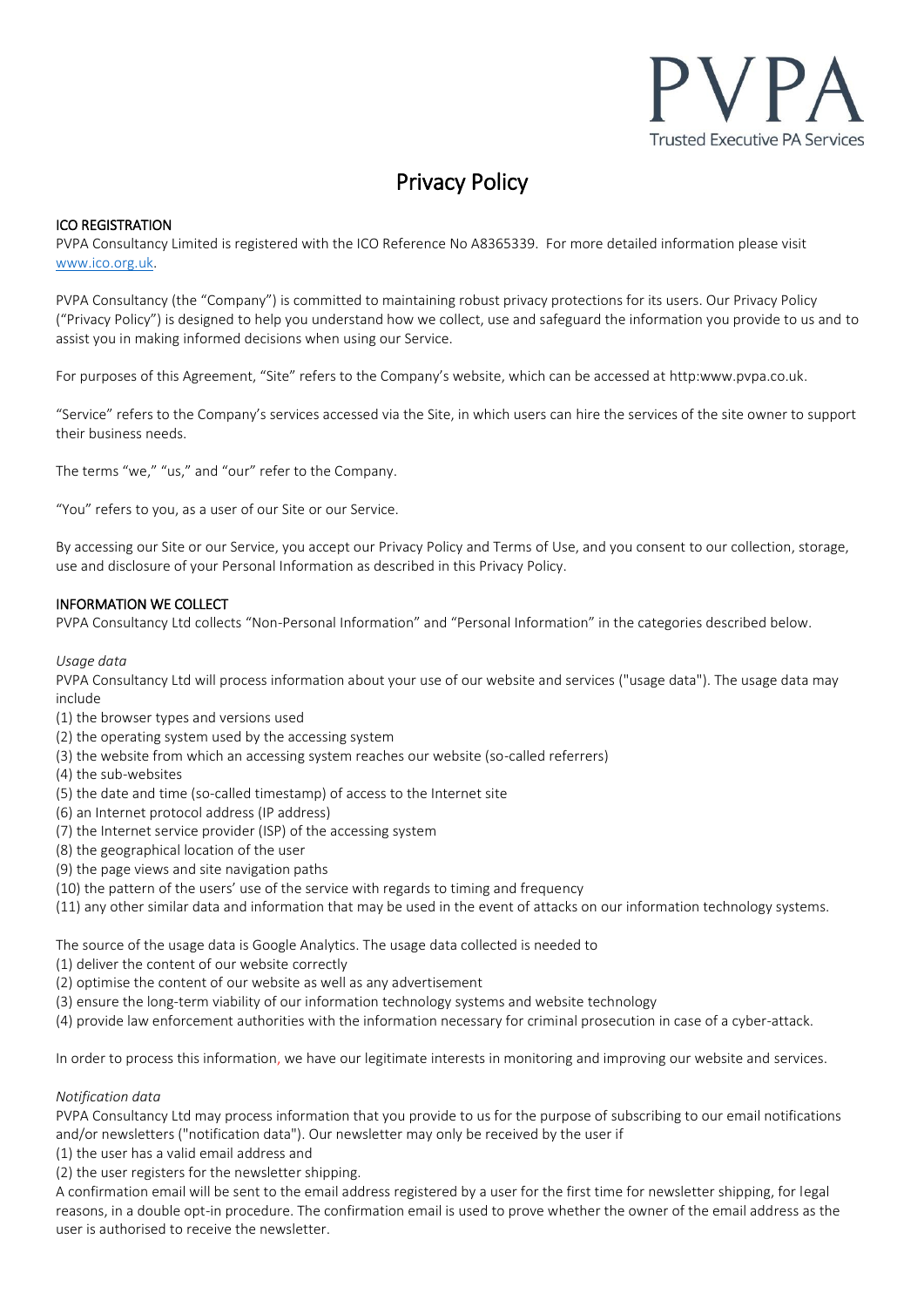When the user registers for the newsletter, we also store the IP address of the computer system assigned by the Internet service provider (ISP) and used by the user at the time of the registration, as well as the date and time of the registration. The purpose of the collection of this data is to legally protect PVPA Consultancy Ltd by ensuring understanding of the possible misuse of the email address of a user at a later date. The personal information collected as part of a registration for the newsletter will only be used to send our newsletter.

The subscription to the newsletter may be terminated by the user at any time. The consent to the storage of personal data, which the user has given prior to the shipping of the newsletter, may be revoked at any time. For the purpose of revoking consent, a corresponding link for unsubscribing is found in each newsletter.

#### *Enquiry data, correspondence data and customer relationship data*

PVPA Consultancy Ltd may process information contained in any enquiry you submit to us regarding our services and products ("enquiry data"). If a user contacts us via email or via a contact form, the personal information transmitted by the user is automatically stored.

The personal information may include:

- (1) the user's contact information
- (2) the user's name
- (3) the name of the user's employer
- (4) the user's job title or role
- (5) the metadata associated with the communication

(6) and information contained in communications between the user and PVPA Consultancy Ltd

Such personal data transmitted on a voluntary basis by a user to PVPA Consultancy Ltd are stored for the purpose of processing or contacting the user, managing our relationships with customers, keeping records of communication with the user, and promoting our products and services to customers.

## HOW WE USE AND SHARE INFORMATION

#### *Personal Information*

Except as otherwise stated in this Privacy Policy, we do not sell, trade, rent or otherwise share for marketing purposes your Personal Information with third parties without your consent. We do share Personal Information with vendors who are performing services for the Company, such as the servers for our email communications who are provided access to user's email address for purposes of sending emails from us. Those vendors use your Personal Information only at our direction and in accordance with our Privacy Policy.

In general, the Personal Information you provide to us is used to help us communicate with you. For example, we use Personal Information to contact users in response to questions, solicit feedback from users, provide technical support, and inform users about promotional offers.

#### *Non-Personal Information*

In general, we use Non-Personal Information to help us improve the Service and customise the user experience. We also aggregate Non-Personal Information in order to track trends and analyse use patterns on the Site. This Privacy Policy does not limit in any way our use or disclosure of Non-Personal Information and we reserve the right to use and disclose such Non-Personal Information to our partners, advertisers and other third parties at our discretion.

#### *Legal purpose of the processing of personal data*

PVPA Consultancy Ltd may process any of your personal information identified in this privacy policy where necessary for the establishment, exercise or defence of legal claims, both in court proceedings and in an administrative or out-of-court procedure. The legal basis for this processing is the protection and assertion of our legal rights, your legal rights and the legal rights of others.

PVPA Consultancy Ltd may also process any of your personal information identified in this privacy policy where necessary for the purposes of obtaining or maintaining insurance coverage, managing risks, fulfilment of tax obligations, or obtaining professional advice. The legal basis for this processing is the proper protection of our business against risks.

#### RETAINING AND DELETING YOUR PERSONAL INFORMATION

The personal information that we process for any purpose or purposes will not be kept for longer than is necessary for the expressed purpose. We will retain your personal data as follows:

- your contact information
- your name
- the name of your employer
- your job title or role
- the metadata associated with the communication
- and information contained in communications between you and PVPA Consultancy Ltd